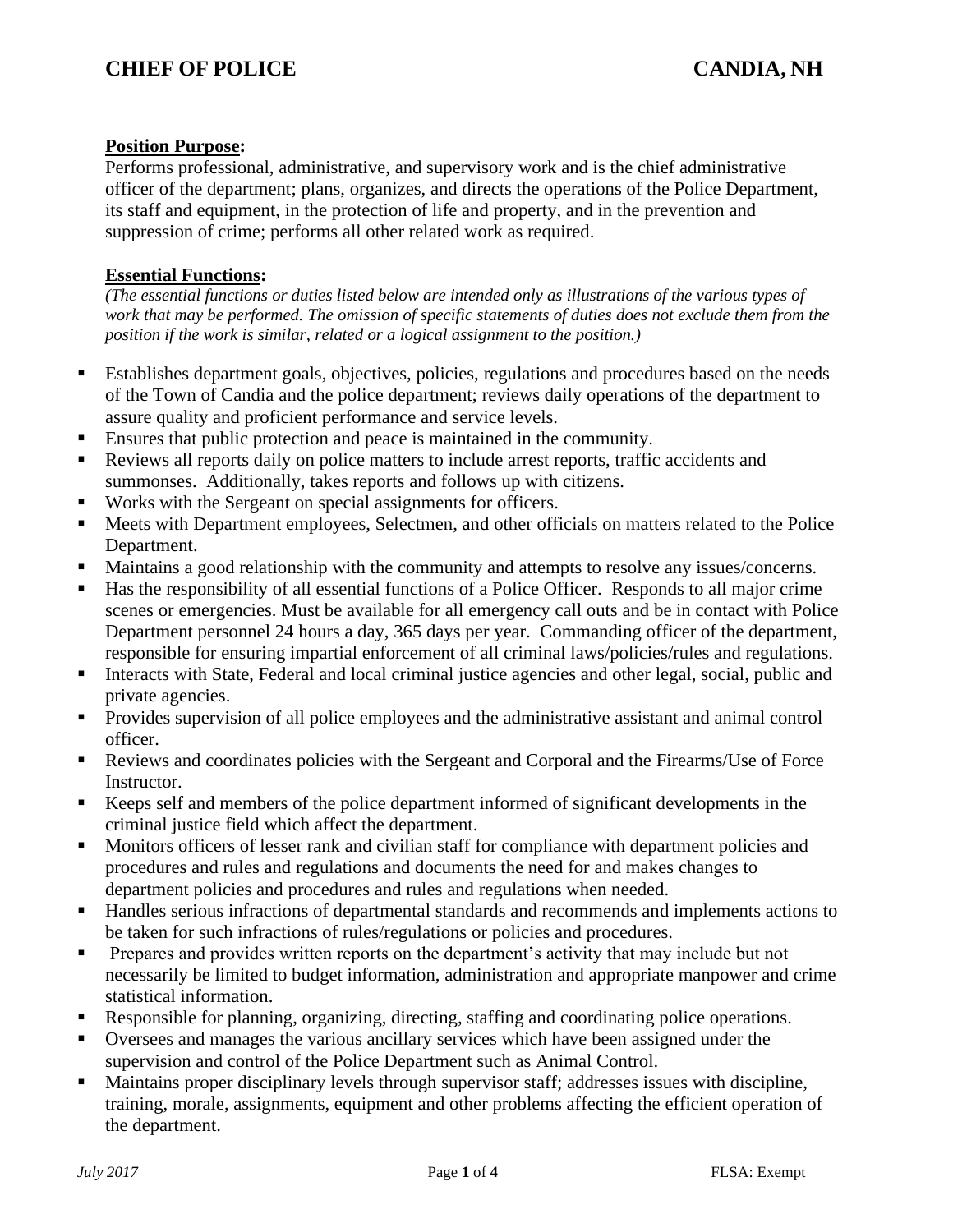# **CHIEF OF POLICE CANDIA, NH**

# ■ Maintains knowledge of laws and regulations related to police and public safety issues; ensures that department staff is fully trained in application of such laws, regulations and in all department policies, procedures and practices.

- Provides periodic reports to the Board of Selectmen for the purpose of reporting various aspects of the Police Department's operations; participates in meetings, conferences and regional discussions for the purpose of information gathering and exchange.
- **EXECUTE:** Represents the department within the town government decision-making processes. Attends a variety of town meetings with boards, commissions, etc. to present the department's views on a variety of municipal issues where police input is relevant.
- Interacts with federal and state officials to represent the interests of the town and the department.
- Manages the department's budgets; prepares and presents the department budget and oversees the preparation, expenditures and appropriations in keeping with budgetary constraints.
- Conducts confidential investigations and inquiries regarding complaints on staff misconduct.
- Adopts, promulgates and amends all policies and standard operating procedures for the department, providing for the maintenance, regulations, control and operation of the Police Department. Plans, supervises, trains and evaluates subordinates.
- **•** Prepares or oversees the preparation of a variety of regular and special reports related to departmental programs, plans and services. Ensures the maintenance of departmental reports, records, and files, consistent with requirements for confidentiality and public disclosure.
- **•** Applies for and administers numerous state and federal grants, and seeks alternative funding sources.
- **•** Performs similar or related work as required, directed or as situation dictates.

## **Recommended Minimum Qualifications:**

#### Education, Training and Experience:

Bachelor's Degree in Criminal Justice, law enforcement, public administration or related field; and Ten  $(10+)$  years of progressively responsible experience with at least five  $(5+)$  years of increasingly responsible command experience; or an equivalent combination of education and experience. A valid motor vehicle operator's license and license to carry fire arms is required. Certification as full time Police Officer from the NH Police Standards and Training Council.

#### Knowledge, Ability and Skill:

*Knowledge:* Thorough knowledge of the principles and practices of police administration, and of approved police methods and procedures. Thorough knowledge of town, state and federal laws and regulations affecting police work. Knowledge of criminal law and modern techniques of criminal investigations. Knowledge of labor law and collective bargaining. Knowledge of computers applications as they are used in police work.

*Ability:* Ability to lead and supervise subordinates and to transmit general instructions in the form of detailed orders. Ability to establish and maintain effective working relationships with town officials, subordinates, the general public and other law enforcement officials. Ability to analyze and interpret laws, rules, regulations, standards, and procedures, and apply them to specific situations and cases. Ability to organize the Police Department in such a manner as to recognize needs and provide applicable social and protective services to the community. Ability to formulate police rules, regulations, policies and procedures. Ability to work in a high stress environment on a regular basis. Ability to remain calm, concentrate and perform all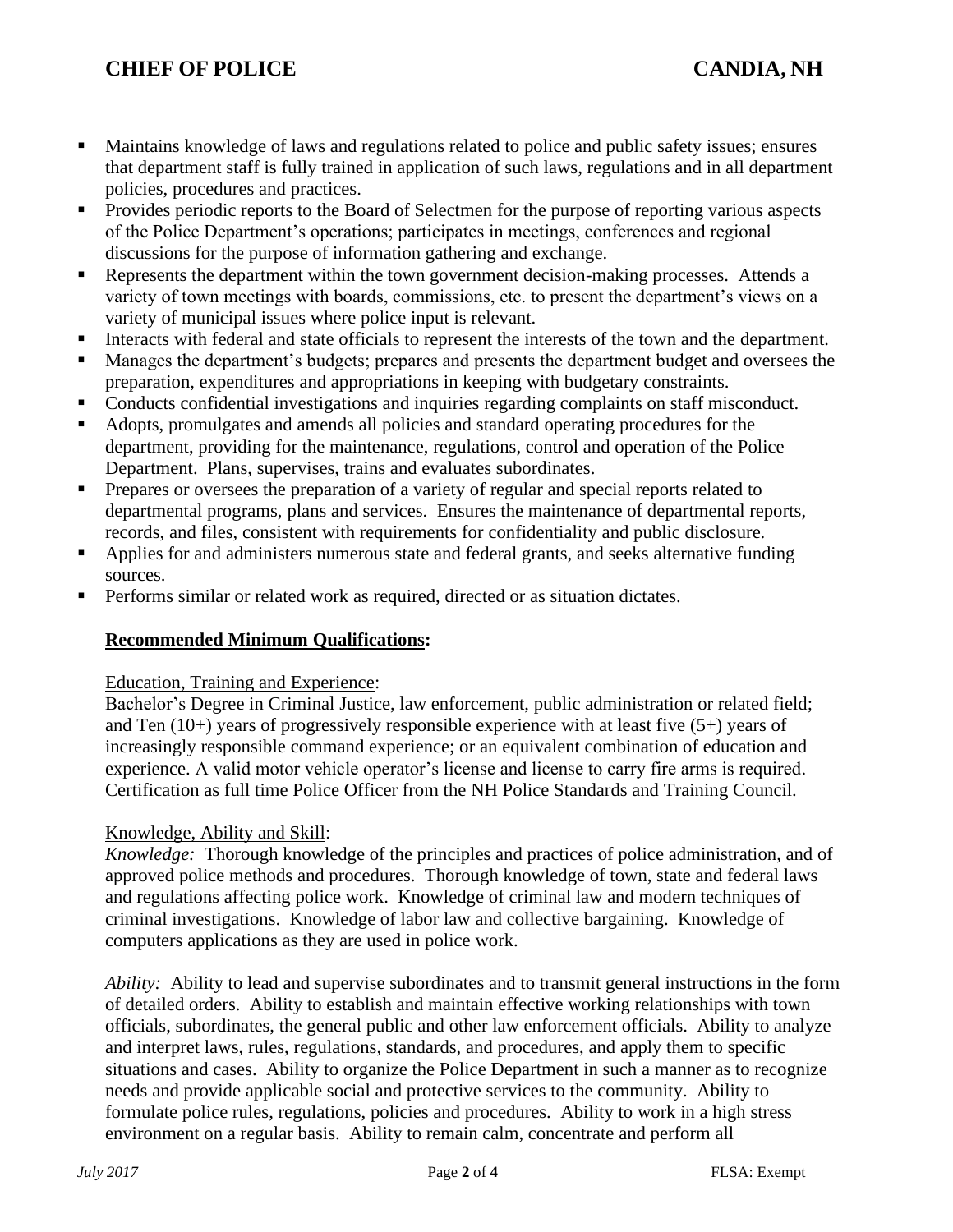responsibilities in a competent manner. Able to communicate effectively and efficiently verbally and in writing.

*Skill.* Managerial and organizational skills. Proficient in the use of firearms and with computer software programs. Excellent oral and written communication skills. Demonstrated skills in working cooperatively with other agencies, citizen groups, and individuals in promoting the best delivery of services to the community.

#### Physical Requirements:

*The physical demands described here are representative of those that must be met by an employee to successfully perform the essential functions of this job. Reasonable accommodations may be made to enable individuals with disabilities to perform the essential functions*.

Employee is regularly required to sit and talk or hear, walk, use hands to finger, handle, or feel objects, tools, or controls; and reach with hands and arms. This position requires the ability to operate a keyboard and calculator at efficient speed. During patrol work, the employee may be required to perform all of the physical requirements as required by a Police Officer position. Vision and hearing at or correctable to normal ranges.

#### **Supervision:**

*Supervision Scope:* The Chief of Police is the commanding officer of the police department and has oversight of all department employees to include uniformed members and civilian staff. Performs highly responsible duties requiring a significant degree of initiative and independent judgment in the planning, administration and execution of the department's programs and services, and in the direction of personnel; incumbent works independently in formulating decisions regarding department policies, procedures, operations and plans.

*Supervision Received:* Works under the direction of the Board of Selectmen; working from municipal policies and objectives, consulting with supervisor only where clarification, interpretation or exception to municipal policy may be required.

*Supervision Given:* Supervises all department employees, developing job direction, assigning tasks and instructions, and monitoring personnel performance evaluation, directly and indirectly through subordinates. Administers discipline to departmental staff.

### **Job Environment:**

- Work is generally performed under typical office conditions, with exposure to varying weather conditions and situations endangering personal safety during emergencies, on patrol or when conducting investigations. Employee is required to work outside of normal business hours. In addition, employee is on call for emergencies 24 hours a day, 7 days a week.
- Operates police cruiser, all police equipment/firearms, computer, and other standard office equipment.
- Makes frequent contacts with other public officials, other town departments, schools, other municipal police departments, local civic and social organizations, and the legal community; makes frequent contacts with regional, state, and federal governmental agencies including the DEA, the FBI, the State Police, etc.